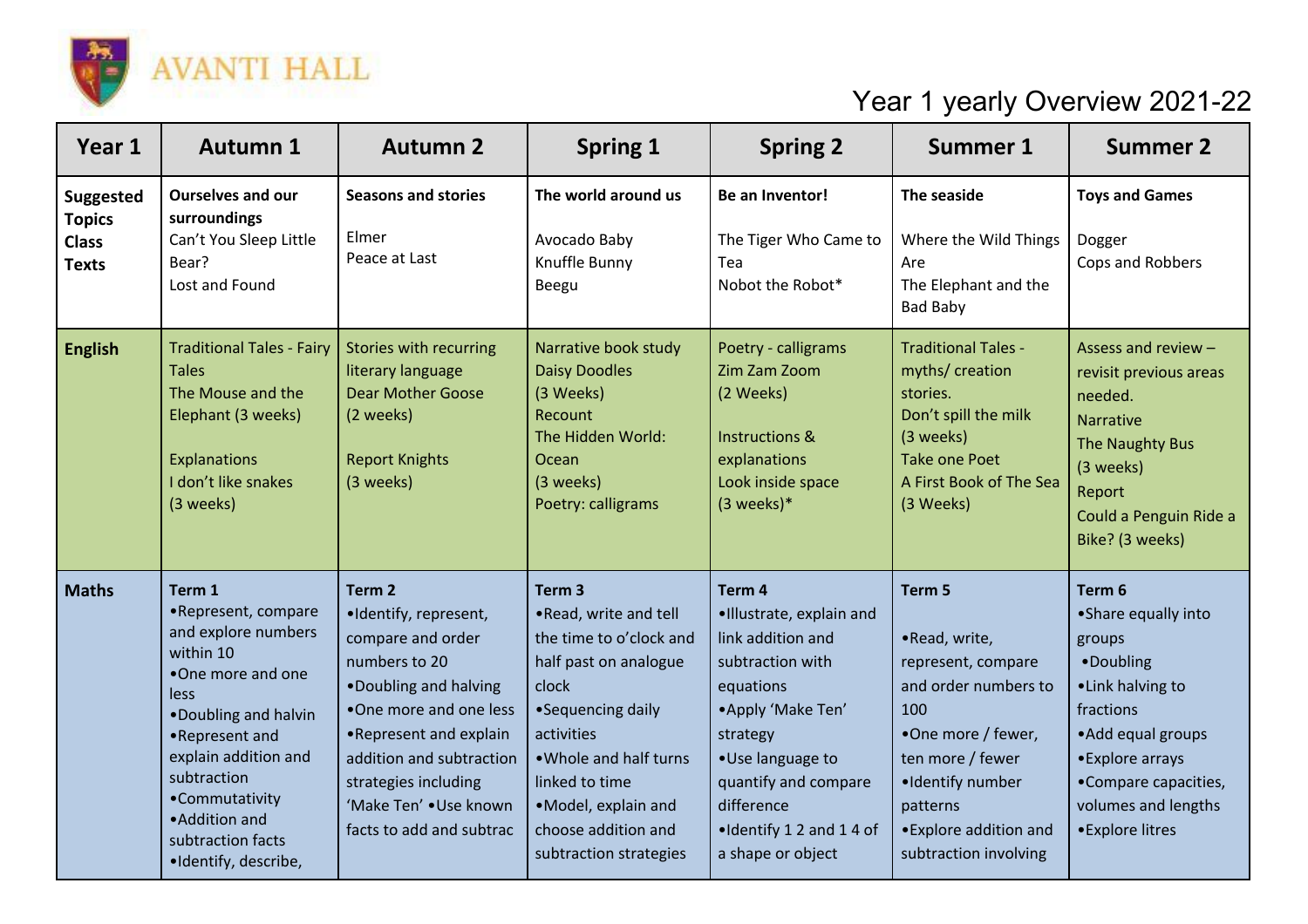|                  | sort and classify 2-D<br>and 3-D shapes<br>·Investigate repeating<br>patterns . Use and<br>follow instructional<br>and positional<br>language |                  | •2-digit numbers-<br>represent, sequence,<br>explore, compare.<br>.Count in 2s, 5s and<br>10s .Describe and<br>complete number<br>patterns<br>·Illustrate, explain and<br>link addition and<br>subtraction with<br>equations | . Find 1 2 and 1 4 of a<br>quantity<br>•Compare and measure<br>lengths and mass using<br>cm and kg<br>. Doubling and halving | 2-digit numbers and<br>ones<br>•Represent and<br>explain addition and<br>subtraction with<br>regrouping<br>·Investigate number<br>bonds within 20<br>•Name coins and<br>notes and understand<br>their value<br>.Represent the same<br>value using different<br>coins<br>•Find change | • Apply understanding<br>of fractions to capacity |
|------------------|-----------------------------------------------------------------------------------------------------------------------------------------------|------------------|------------------------------------------------------------------------------------------------------------------------------------------------------------------------------------------------------------------------------|------------------------------------------------------------------------------------------------------------------------------|--------------------------------------------------------------------------------------------------------------------------------------------------------------------------------------------------------------------------------------------------------------------------------------|---------------------------------------------------|
| <b>Science</b>   | Animals including<br>humans                                                                                                                   | Seasonal changes | Seasonal changes<br>Everyday materials                                                                                                                                                                                       | Seasonal changes                                                                                                             | Seasonal changes<br>Plants                                                                                                                                                                                                                                                           | Seasonal changes                                  |
| <b>History</b>   |                                                                                                                                               | Remembrance      |                                                                                                                                                                                                                              | Significant individuals:<br><b>Brunel</b>                                                                                    |                                                                                                                                                                                                                                                                                      | Toys and games *                                  |
| <b>Geography</b> | Villages, towns and<br>cities                                                                                                                 |                  | Seven continents                                                                                                                                                                                                             |                                                                                                                              | <b>The Seaside</b>                                                                                                                                                                                                                                                                   |                                                   |

| R.E | What do Christians<br>believe God is like? | Why does Christmas<br>matter to Christians? | Who do Christians say<br>made the world? | Who is Jewish and<br>how do they live?<br>(double unit) |  | What makes some<br>places sacred to<br>believers? |
|-----|--------------------------------------------|---------------------------------------------|------------------------------------------|---------------------------------------------------------|--|---------------------------------------------------|
|-----|--------------------------------------------|---------------------------------------------|------------------------------------------|---------------------------------------------------------|--|---------------------------------------------------|